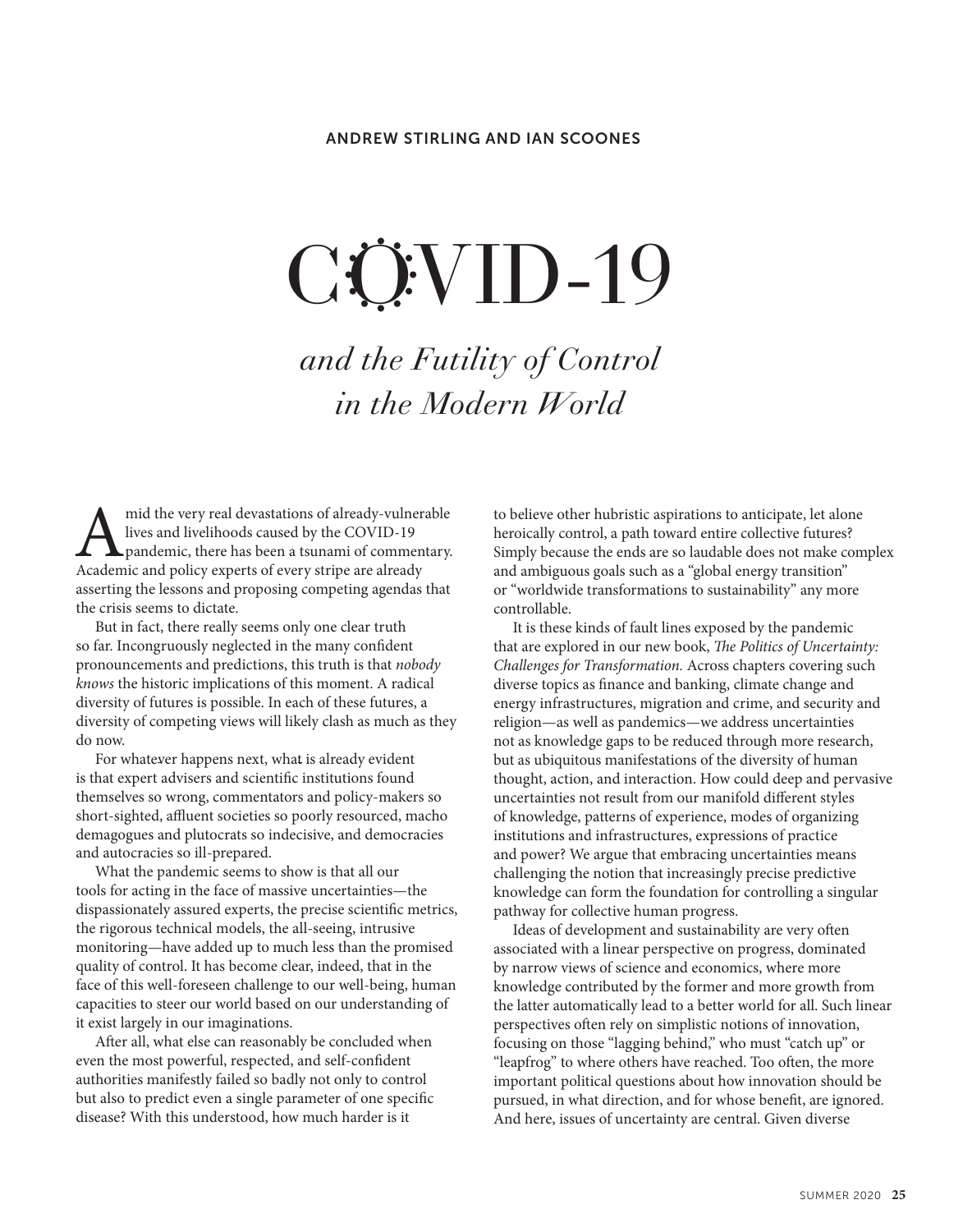uncertainties—whether in a pandemic or any other situation there can be no single assumed endpoint, no one version of modernity and progress. So directions chosen in the pursuit of sustainability and development fundamentally depend on the politics of social choice and democratic struggle.

#### **From controlling to caring**

The inevitability of a global pandemic had been confidently asserted for decades by experts from various relevant fields. Yet here we are, ignorant and unprepared. So (however things pan out) at least one ambition shared across modern, technological cultures has been devastatingly undermined: the general credibility of any confident performance of predictive control. Surely, in the midst of this global crisis—when the gyres of history are widening most tumultuously—the world's unruly open-ended indeterminacy must be recognized? Responses to COVID-19 have repeatedly revealed that there is sufficient evidence to support diametrically contrasting policies—case in point, consider Sweden versus Norway.

Take, for example, the repeated mantras of "evidence-based policy" and "science-based decisions." Though these tropes may promise the comfort of certainty and effective action, what we are seeing is that appeals to science and evidence are not how the world is controlled. Instead, stories of control help those in power maintain their status in a world that remains defiantly uncontrollable.

What the pandemic shows, then, is that in the wider, longrun, real world of human affairs, control does not exist. This is not a criticism; it is simply a fact. To criticize for lack of control is to be as misguided as to claim it.

But doesn't this fly in the face of common sense? Isn't our daily world a testimony to our ability to predict and control? Even outside affluent settings, everyday experience is created from what it means to control a bicycle, a light switch, a mobile phone, or a water pump. We know very well what control feels like: fully achieving the particular intended result, and only this. This is how control is imagined in the core cherished paradigm of "modernity."

What COVID-19 reminds us is that this experience does not hold outside relations with working machines. Whatever instruments of control are directed at the pandemic, things are manifestly not playing out as intended. In country after country, initial reactions—whether of authoritarian suppression or complacent exceptionalism—have proven either highly ineffective or problematic in other ways. For many, the side effects of control may prove even more dangerous than the disease. What will be the effects of economic disturbances on health? What other presently unknown factors may yet become evident? Will the economy recover, and when? How will the virus itself bite back? With so much already going wrong, falling short, happening by mistake, or yet to emerge, we're far from the familiar experiences of "control" that current failing efforts are supposed to achieve.

Stories of control that seem to be such a part of our modern identity may obscure more fruitful approaches to acting in a radically uncertain world. We believe that one promising alternative will be to emphasize alternative actions built around care, more than control. In agriculture, for instance, various ecological farming practices can work in more caring ways with complex and diverse organisms, agronomies, and landscapes than do monocultures based on controlling industrial inputs and genetic control. Likewise, distributed renewable energy engages more caringly with natural resource flows and challenges of climate disruption than do massively more concentrated and controlling technologies such as nuclear power or carbon capture and storage.

## **In the controlling vein**

These lessons from the COVID-19 crisis echo those from a multitude of earlier ones, where assumptions of control were asserted, but found seriously wanting. The assumption persists. Indeed, once you start looking for it, the imagination of control drives every aspect variously recognized to define modernity itself: control by individuals of their lives, by governments of nations, by "the people" of politics, by bureaucracy of organizations, by science of reason, by industry of production, by capital of labor, by colonialism of empires, and by the fledgling Anthropocene era of an entire world. This is why the idea of "taking back control" resonated in the debate on Brexit in the United Kingdom.

Just as a hammer can condition its holder to see every problem as a nail, so unfolding forms of modernity around the world are ironically enslaved by their perennial aspirations to control. This is perhaps why the massive challenge of climate disruption is currently addressed in terms of "stabilizing global climate" by controlling the average temperature of the entire planet, an extraordinary conceit. Why not a more direct focus on action to cease massively polluting emissions whose effects are actually far less known than is claimed on a climate that is naturally changing?

Likewise, a similar momentum is growing behind controlling visions of "planetary management" in a world facing multiple challenges of environmental sustainability. But when action on supposed planetary "control variables" is asserted to be dictated by "nonnegotiable" imperatives based on claims of "absolutely no uncertainty" that can brook "no compromise," then watch out. Under this control fantasy, democracy becomes an "enemy of nature" to be "put on hold," and governance addressed instead as a matter for experts and technology to "take control of Nature's realm."

Across a host of fields, then, control has not only failed to live up to expectations, but yielded many perverse, counterproductive backlashes. What is distinctive about this global pandemic is not its novelty, but its intensity. A familiar cycle of disappointment has unfolded over weeks rather than centuries. The spectacle is too acute to ignore.